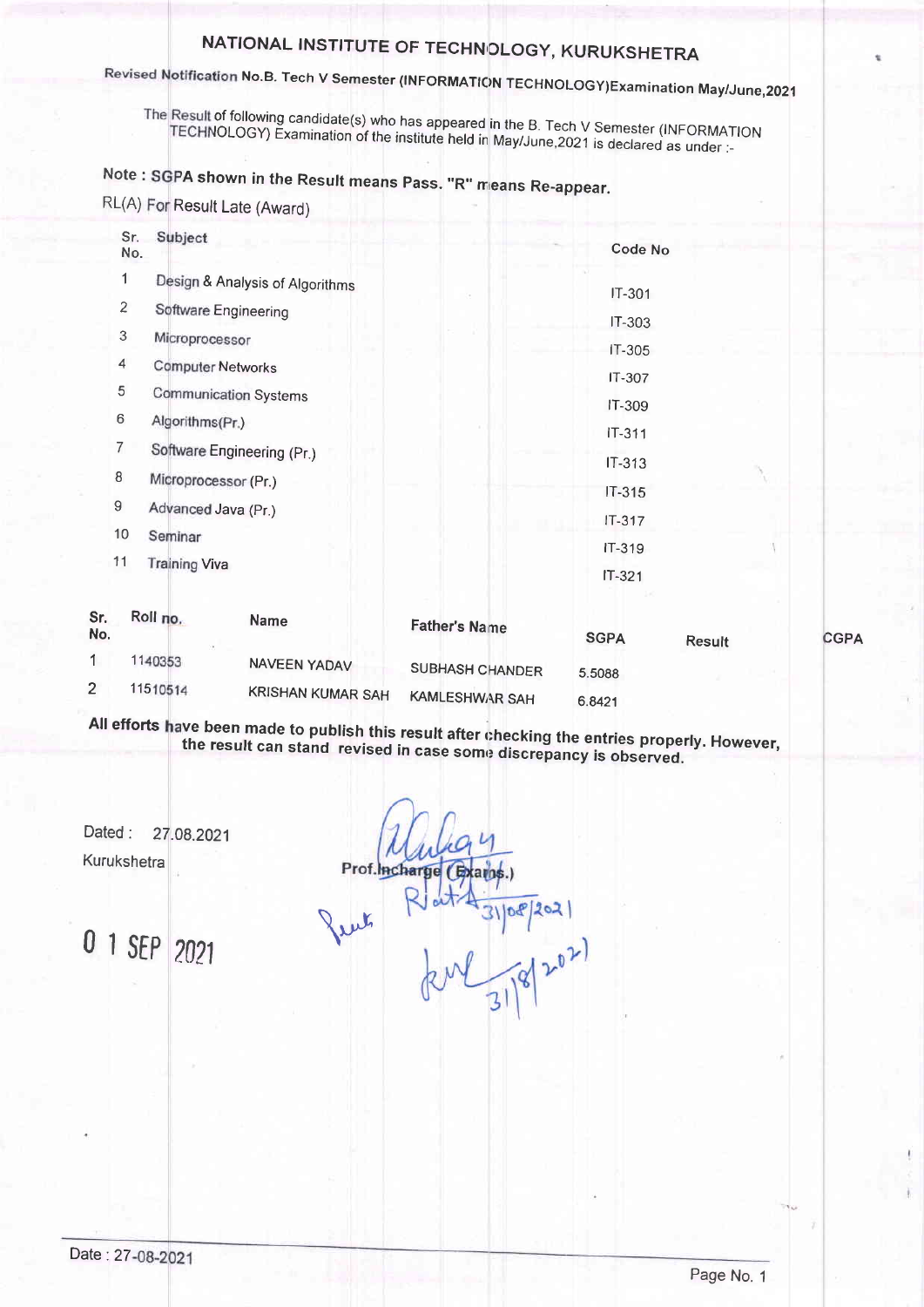# NATIONAL INSTITUTE OF TECHNOLOGY, KURUKSHETRA

#### Re-Appear Notification for Result of BACHELOR OF TECHNOLOGY V Semester , Information Technology examinations May/June -2021

The Result of the following candidates who appeared in BACHELOR OF TECHNOLOGY V Semester Technology examination of this Institute held in May/June -2021 is declared as under:-

### Note: SGPA shown means Pass and "R" means Reappear

#### RL(A) For Result Late (Award)

|                | <b>Mobile Application Development</b>                |        |
|----------------|------------------------------------------------------|--------|
|                |                                                      | ITPC31 |
| $\overline{2}$ | Web Technologies                                     | ITPC33 |
| 3              | Software Development using UML and Agile Methodology | ITPC35 |
| 4              | Automata Theory                                      | ITPC37 |
| 5              | Seminar                                              | ITPC39 |
| 6              | <b>Information Security</b>                          | ITPE35 |
|                | Data Mining and Data Warehousing                     | ITPE77 |

| Sr. No. | Roll No. | Name               | <b>F</b> Name       | <b>SGPA</b>                | <b>CGPA</b> |
|---------|----------|--------------------|---------------------|----------------------------|-------------|
|         | 11710572 | <b>KUNAL KUMAR</b> | <b>DINESH KUMAR</b> | $Re$ . ITPE77(Int +<br>End | 0.0         |

All efforts have been made to publish this result after checking the entries properly. However, the result can stand revised in case some discrepancy is observed.

Date: 0 1 SEP 2021 Kurukshetra

 $\sqrt{2}$ Prof I ( Exami 201  $\chi_{\mu\nu}$